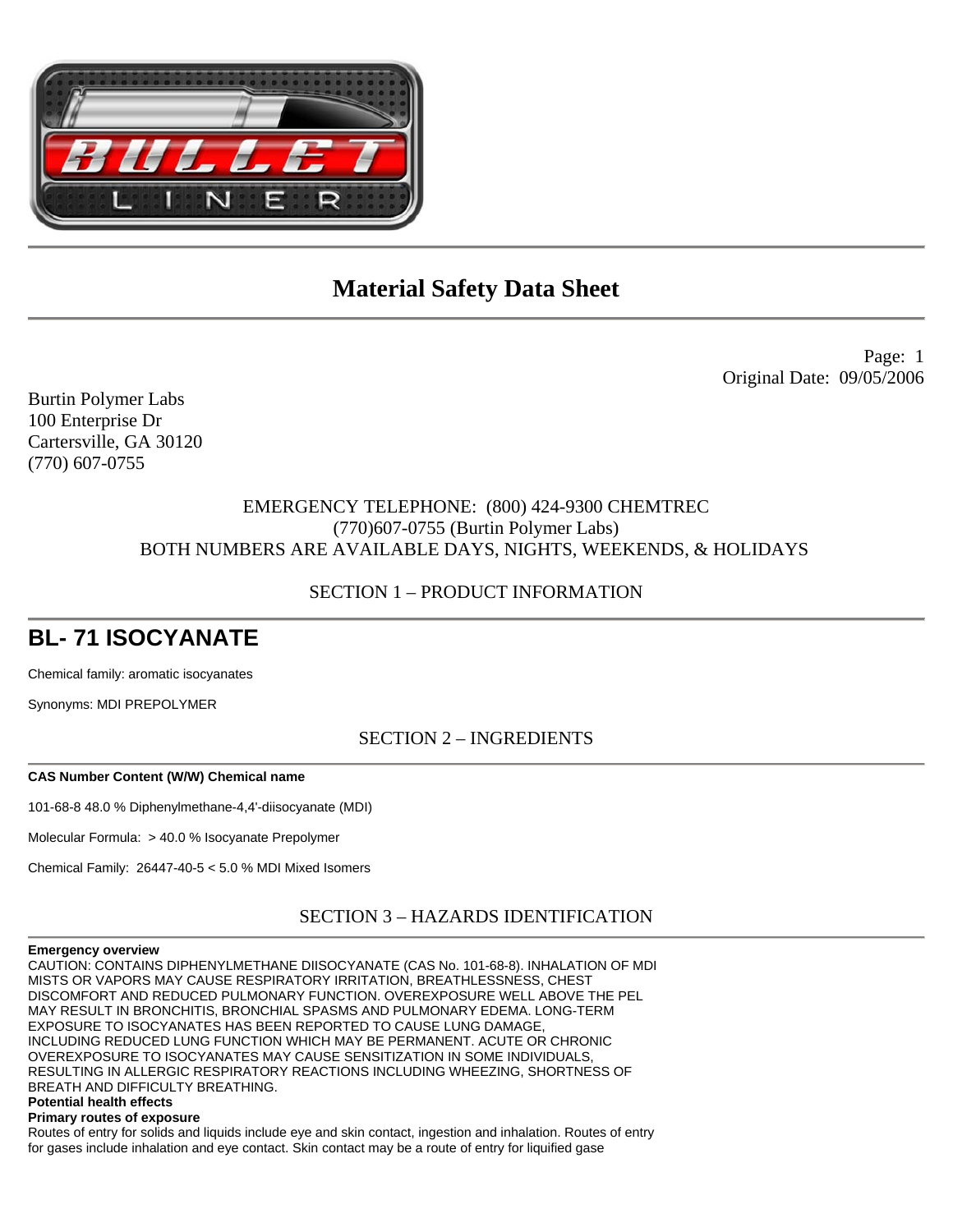# SECTION 3 – HAZARDS IDENTIFICATION (continued)

### **Acute toxicity:**

### *Information on: MDI*

*Inhalation of MDI vapors may cause irritation of the mucous membranes of the nose, throat or trachea, breathlessness, chest discomfort, difficult breathing and reduced pulmonary function. Airborne overexposure well above the PEL may result additionally in eye irritation, headache, chemical bronchitis, asthma-like findings or pulmonary edema. Isocyanates have also been reported to cause hypersensitivity pneumonitis, which is characterized by flu-like symptoms, the onset of which may be delayed. Gastrointestinal symptoms include nausea, vomiting and abdominal pain.* 

#### **Irritation:**

#### *Information on: Diisocyanates*

*Eye contact with isocyanates may result in conjunctival irritation and mild corneal opacity. Skin contact may result in dermatitis, either irritative or allergic.* 

#### **Repeated dose toxicity:**

### *Information on: MDI*

*Results from a lifetime inhalation study in rats indicate that MDI aerosol was carcinogenic at 6 mg/m3, the highest dose tested. This is well above the recommended TLV of 5 ppb (0.05 mg/m3). Only irritation was noted at the lower concentration of 0.2 and 1 mg/m3. No birth defects or teratogenic effects were reported in a teratology study with rats exposed to 1, 4, and 12 mg/m3 polymeric MDI for 6 hr/day on days 6-15 of gestation. Embryotoxicity and fetotoxicity was reported at the top dose in the presence of maternal toxicity.* 

#### *Information on: Isocyanates*

*As a result of previous repeated overexposures or a single large dose, certain individuals will develop isocyanate sensitization (chemical asthma) which will cause them to react to a later exposure to isocyanate at levels well below the PEL/TLV. These symptoms, which include chest tightness, wheezing, cough, shortness of breath, or asthmatic attack, could be immediate or delayed up to several hours after exposure. Similar to many non-specific asthmatic responses, there are reports that once sensitized an individual can experience these symptoms upon exposure to dust, cold air, or other irritants. This increased lung sensitivity can persist for weeks and in severe cases for several years. Chronic overexposure to isocyanates has also been reported to cause lung damage, including a decrease in lung function, which may be permanent. Sensitization may be either temporary or permanent. Prolonged contact can cause reddening, swelling, rash, scaling, or blistering. In those who have developed a skin sensitization, these symptoms can*  develop as a result of contact with very small amounts of liquid material, or even as a result of *vapor-only exposure.* 

### **Medical conditions aggravated by overexposure:**

The isocyanate component is a respiratory sensitizer. It may cause allergic reaction leading to asthma-like spasms of the bronchial tubes and difficulty in breathing.

Persons with history of respiratory disease or hypersensitivity should not be exposed to this product. An animal study indicated that MDI may induce respiratory hypersensitivity following dermal exposure. Medical supervision of all employees who handle or come into contact with isocyanates is recommended. Pre-employment and periodic medical examinations with respiratory function tests (FEV, FVC as a minimum) are suggested.

Persons with asthmatic conditions, chronic bronchitis, other chronic respiratory diseases, recurrent eczema or pulmonary sensitization should be excluded from working with isocyanates. Once a person is diagnosed as having pulmonary sensitization (allergic asthma) to isocyanates, further exposure is not recommended. Contact may aggravate pulmonary disorders.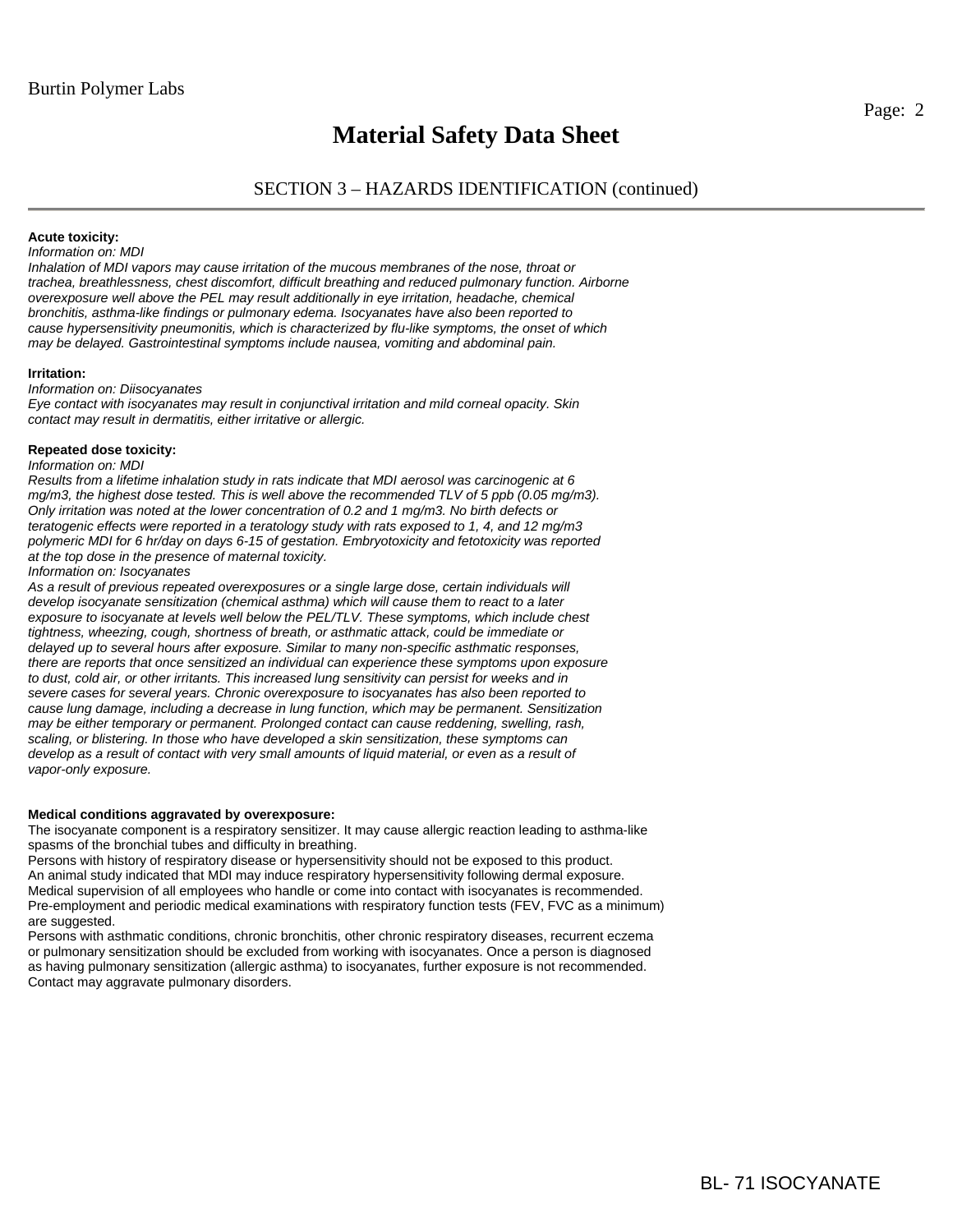# SECTION 4 – FIRST AID MEASURES

## **General advice:**

Remove contaminated clothing.

## **If inhaled:**

Remove the affected individual into fresh air and keep the person calm. Assist in breathing if necessary. Immediate medical attention required.

### **If on skin:**

Wash affected areas thoroughly with soap and water. If irritation develops, seek medical attention.

## **If in eyes:**

In case of contact with the eyes, rinse immediately for at least 15 minutes with plenty of water. Immediate medical attention required.

### **If swallowed:**

Rinse mouth and then drink plenty of water. Do not induce vomiting. Never induce vomiting or give anything by mouth if the victim is unconscious or having convulsions. Immediate medical attention required.

### **Note to physician**

Antidote: Specific antidotes or neutralizers to isocyanates do not exist. Treatment: Treatment should be supportive and based on the judgment of the physician in response to the reaction of the patient.

# SECTION 5 – FIRE FIGHTING MEASURES

Flash point: > 210 °C (closed cup)

Auto ignition: No data available.

**Suitable extinguishing media:**  water, dry extinguishing media, carbon dioxide, foam

**Hazards during fire-fighting:**  nitrous gases, fumes/smoke, isocyanate, vapor

## **Protective equipment for fire-fighting:**

Firefighters should be equipped with self-contained breathing apparatus and turn-out gear.

# SECTION 6 – ACCIDENTAL RELEASE MEASURES

## **Personal precautions:**

Clear area. Ensure adequate ventilation. Wear suitable personal protective clothing and equipment.

## **Environmental precautions:**

Do not discharge into drains/surface waters/groundwater.

## **Cleanup:**

Dike spillage.

For small amounts: Absorb isocyanate with suitable absorbent material (see § 40 CFR, sections 260, 264 and 265 for further information). Shovel into open container. Do not make container pressure tight. Move container to a well-ventilated area (outside). Spill area can be decontaminated with the following recommended decontamination solution: Mixture of 90 % water, 8 % concentrated ammonia, 2 % detergent. Add at a 10 to 1 ratio. Allow to stand for at least 48 hours to allow escape of evolved carbon dioxide. For large amounts: If temporary control of isocyanate vapor is required, a blanket of protein foam or other suitable foam (available from most fire departments) may be placed over the spill. Transfer as much liquid as possible via pump or vacuum device into closed but not sealed containers for disposal. For residues: The following measures should be taken for final cleanup: Wash down spill area with decontamination solution. Allow solution to stand for at least 10 minutes.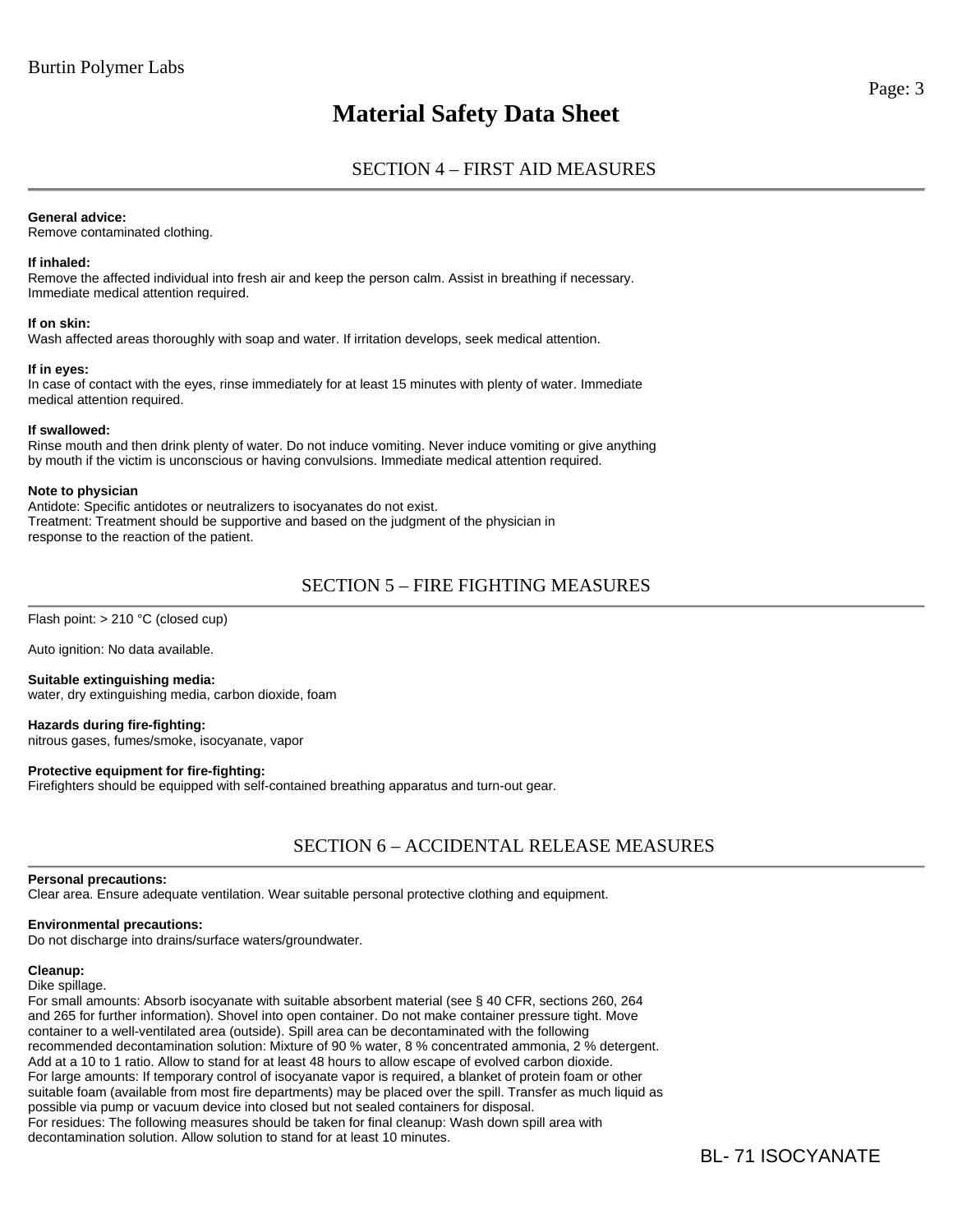## **HANDLING**

## **General advice:**

Mix thoroughly before use. If bulging of drum occurs, transfer to well ventilated area, puncture to relieve pressure, open vent and let stand for 48 hours before resealing.

**Protection against fire and explosion:**  No explosion proofing necessary.

#### **STORAGE**

#### **General advice:**

Formation of CO2 and build up of pressure possible. Keep container tightly closed and in a well-ventilated place. Outage of containers should be filled with dry inert gas at atmospheric pressure to avoid reaction with moisture. Keep container in a well-ventilated place.

**Storage incompatibility:**  General: Segregate from bases.

#### **Storage stability:**

Storage temperature: 80 - 95 °F Protect against moisture.

## SECTION 8 – EXPOSURE CONTROLS AND PERSONAL PROTECTION

#### **Components with workplace control parameters**

Diphenylmethane-4,4'- OSHA CLV 0.02 ppm 0.2 mg/m3 ; diisocyanate (MDI) ACGIH TWA value 0.005 ppm ;

#### **Advice on system design:**

Provide local exhaust ventilation to maintain recommended P.E.L.

#### **Personal protective equipment**

#### **Respiratory protection:**

For situations where the airborne concentrations may exceed the level for which an air purifying respirator is effective, or where the levels are unknown or Immediately Dangerous to Life or Health (IDLH), use NIOSH certified full facepiece pressure demand self-contained breathing apparatus (SCBA) or a full facepiece pressure demand supplied-air respirator (SAR) with escape provisions. When atmospheric levels may exceed the occupational exposure limit (PEL or TLV) NIOSH-certified air-purifying respirators equipped with an organic vapor sorbent and particulate filter can be used as long as appropriate precautions and change out schedules are in place.

#### **Hand protection:**

Chemical resistant protective gloves, Suitable materials, chloroprene rubber (Neoprene), chlorinated polyethylene, polyvinylchloride (Pylox), butyl rubber, fluoroelastomer (Viton), nitrile rubber (Buna N)

#### **Eye protection:**

Tightly fitting safety goggles (chemical goggles). Wear face shield if splashing hazard exists.

## **Body protection:**

Suitable materials, saran-coated material

## **General safety and hygiene measures:**

Wear protective clothing as necessary to prevent contact. Eye wash fountains and safety showers must be easily accessible. Observe the appropriate PEL value. Wash soiled clothing immediately. Contaminated equipment or clothing should be cleaned after each use or disposed of. Wash soiled clothing immediately. Contaminated equipment or clothing should be cleaned after each use or disposed of.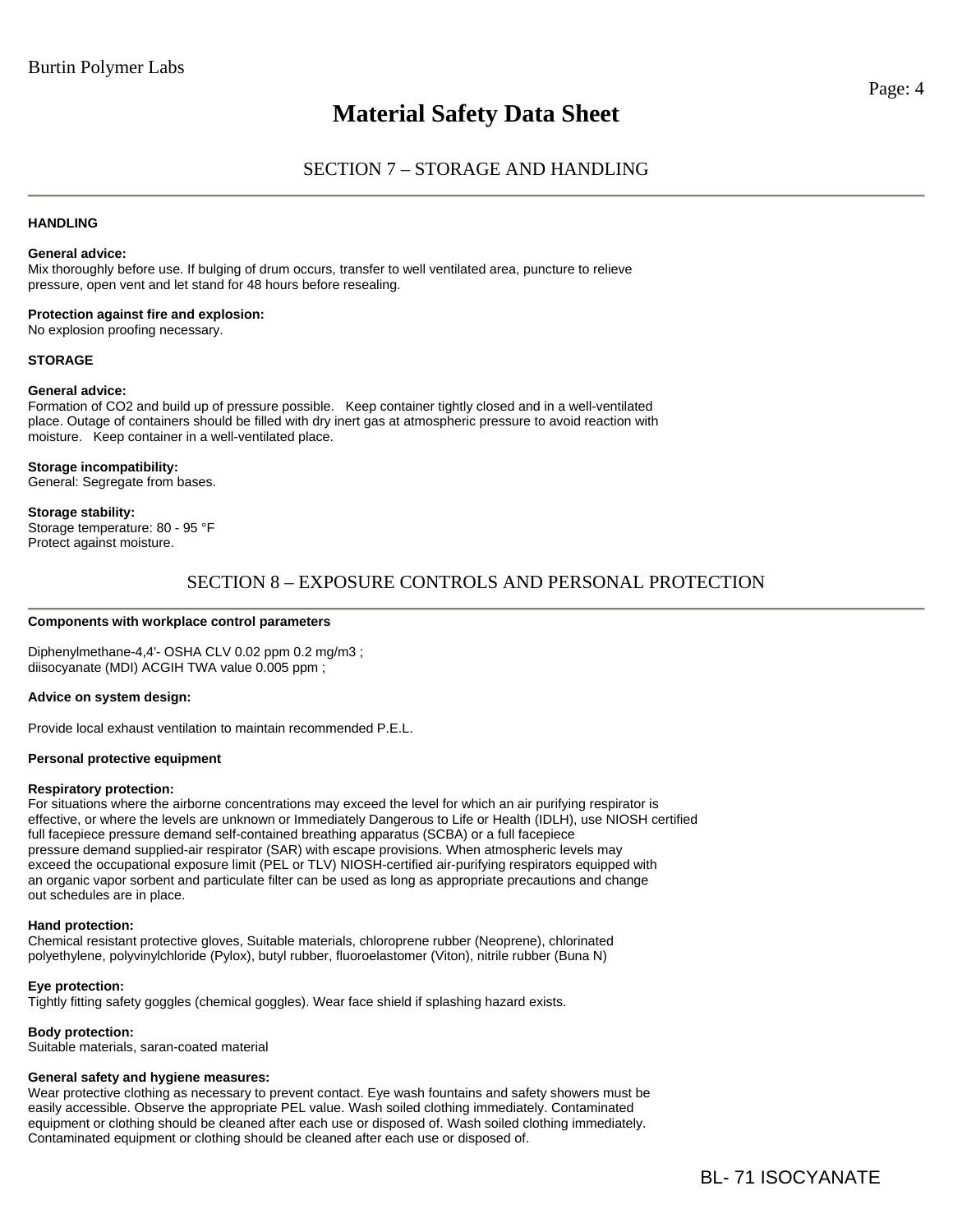# SECTION 9 – PHYSICAL AND CHEMCIAL PROPERTIES

Form: liquid

Odor: faint odour, aromatic Color: light yellow

pH value: Not applicable

Freezing point: No data available.

Boiling point: > 200 °C ( 5 mmHg) Vapor pressure: 0.00001 mmHg ( 20 °C)

Bulk density: 9.8 lb/USg ( 25 °C)

Viscosity, dynamic: 525 mPa.s ( 25 °C)

Solubility in water: Reacts with water.

Miscibility with water: Reacts with water.

# SECTION 10 – STABILITY AND REACTIVITY

**Conditions to avoid:** 

Avoid moisture.

## **Substances to avoid:**

water, alcohols, strong bases, Substances/products that react with isocyanates.

#### **Hazardous reactions:**

#### The product is chemically stable.

Reacts with water, with formation of carbon dioxide. Risk of bursting. Reacts with alcohols. Reacts with acids. Reacts with alkalies. Reacts with amines. Risk of exothermic reaction. Risk of violent reaction. Risk of polymerization. Contact with certain rubbers and plastics can cause brittleness of the substance/product with subsequent loss in strength.

#### **Decomposition products:**

Hazardous decomposition products: carbon monoxide, hydrogen cyanide, nitrogen oxides, aromatic isocyanates, gases/vapors

**Thermal decomposition:**  No data available.

## **Corrosion to metals:**

No corrosive effect on metal.

## SECTION 11 – TOXICOLOGICAL INFORMATION

No data available.

# SECTION 12 – ECOLOGICAL INFORMATION

No data available.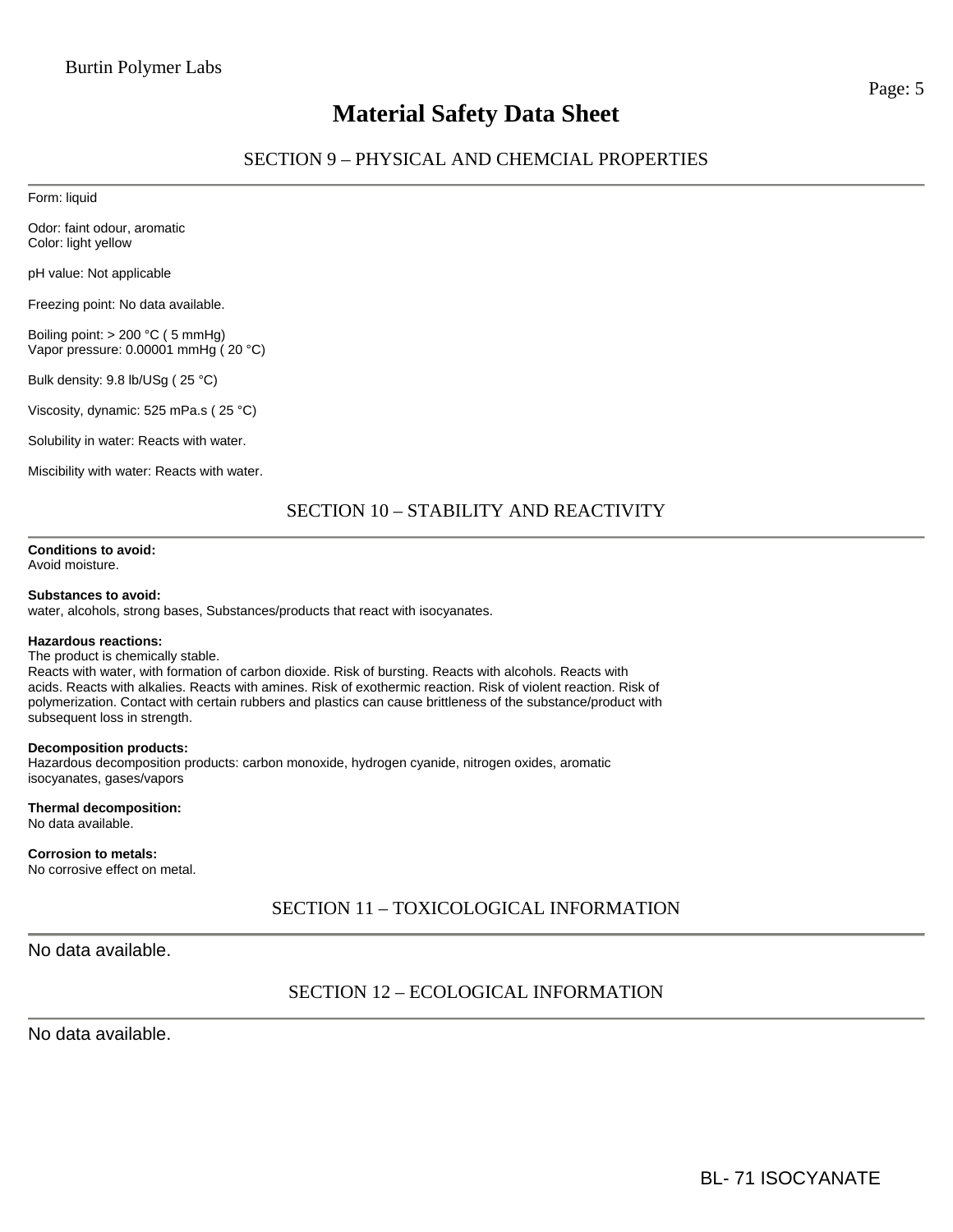# SECTION 13 – DISPOSAL CONSIDERATION

**Waste disposal of substance:** 

Incinerate or dispose of in a licensed facility. Do not discharge substance/product into sewer system.

## **Container disposal:**

Steel drums must be emptied and can be sent to a licensed drum reconditioner for reuse, a scrap metal dealer or an approved landfill. Refer to 40 CFR § 261.7 (residues of hazardous waste in empty containers). Check with reconditioner to determine if decontamination is required. Decontaminate containers prior to disposal. Recommend crushing, puncturing or other means to prevent unauthorized use of used containers.

# SECTION 14 – TRANSPORTATION INFORMATION

**Land transport**  *USDOT*  Not classified as a dangerous good under transport regulations

**Sea transport**  *IMDG*  Not classified as a dangerous good under transport regulations

**Air transport**  *IATA/ICAO*  Not classified as a dangerous good under transport regulations

# SECTION 15 – REGULATORY INFORMATION

**Federal Regulations** 

**Registration status:**  TSCA, US released / listed TSCA 12B released / listed

**OSHA hazard category:** ACGIH TLV established, Highly toxic - inhalation, Chronic target organ effects reported, Skin and/or eye irritant, Acute target organ effects reported, Sensitizer, OSHA PEL established

**CERCLA RQ CAS Number Chemical name**  5,000 LBS 101-68-8 Diphenylmethane-4,4'-diisocyanate (MDI)

**SARA hazard categories (EPCRA 311/312):** Acute, Chronic

**SARA 313:** 

 **CAS Number Chemical name Diisocyanates** 

**State regulations** 

**State RTK** 

**CAS Number Chemical name Chemical name State RTK** 101-68-8 Diphenylmethane-4,4'-diisocyanate (MDI) MA, NJ, PA

Page: 6